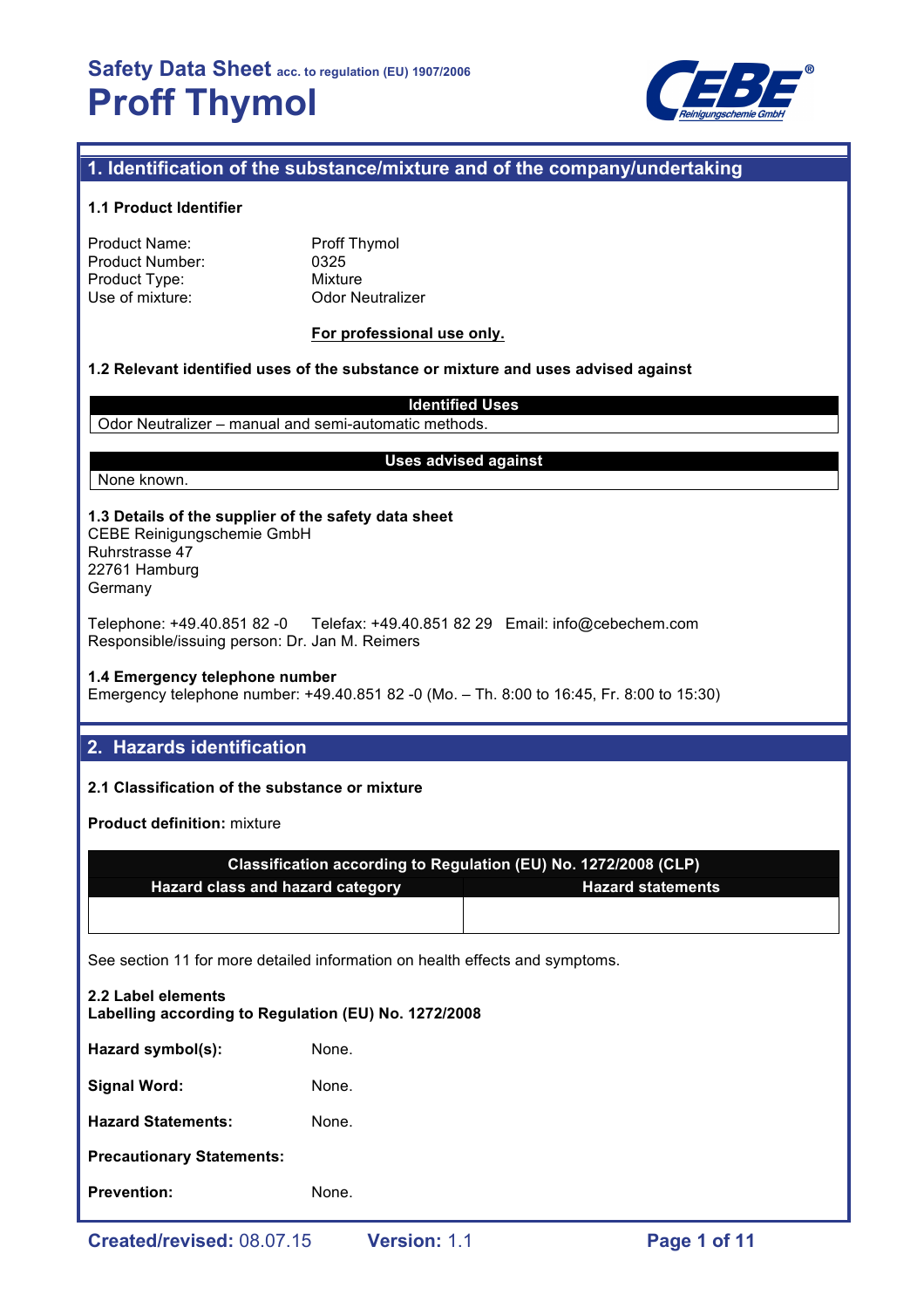

| <b>Reaction:</b> | None. |
|------------------|-------|
| Storage:         | None. |
| Disposal:        | None. |

**Additional labelling elements:** None.

## **2.3 Other hazards**

**Other hazards that do not lead to a classification:** Not applicable.

# **3. Composition/information on ingredients**

## **3.2 Mixtures**

| <b>Hazardous</b><br><b>Components</b> | <b>Identifiers</b>            | $Wt.-%$ | <b>Classifcation</b><br>(EU) 1272/2008                                                                                                       |
|---------------------------------------|-------------------------------|---------|----------------------------------------------------------------------------------------------------------------------------------------------|
| Aetheroleum Thymi                     | CAS: 8007-46-3                | $1\%$   | Flam. Liq. 3, H226<br>Acute Tox. 4, H302<br>Skin Corr. 1B, H314<br><b>Skin Sens. 1, H317</b><br>Asp. Tox. 1, H304<br>Aquatic Chronic 2, H411 |
| 3-Hydroxy-p-cymene                    | EG: 201-944-8<br>CAS: 89-83-8 | $1\%$   | Acute Tox. 4, H302<br>Skin Corr. 1B, H314<br>Aquatic Chronic 2, H411                                                                         |

See section 16 for the full wording of the above mentioned H-statements.

At the time of creation of this data sheet no further ingredients were classified as hazardous to health or environment or were contained in concentrations that did not mandate their mention in this section.

## **4. First aid measures**

## **4.1 Description of first aid measures**

**Eye contact**: Immediately flush eyes with plenty of water, occasionally lifting the upper and lower eyelids. Check for and remove any contact lenses. In case of irritation consult a physician.

**Inhalation**: Remove victim to fresh air and keep at rest in a position comfortable for breathing. Get medical attention if symptoms occur.

**Skin contact:** Flush contaminated skin with plenty of water. Remove contaminated clothing and shoes. Get medical attention if symptoms occur.

**Ingestion:** Rinse mouth with water. Do not induce vomiting unless directed to do so by medical personnel. Get medical attention if symptoms occur.

**Protection of first-aiders:** No action shall be taken involving any personal risk or without suitable training.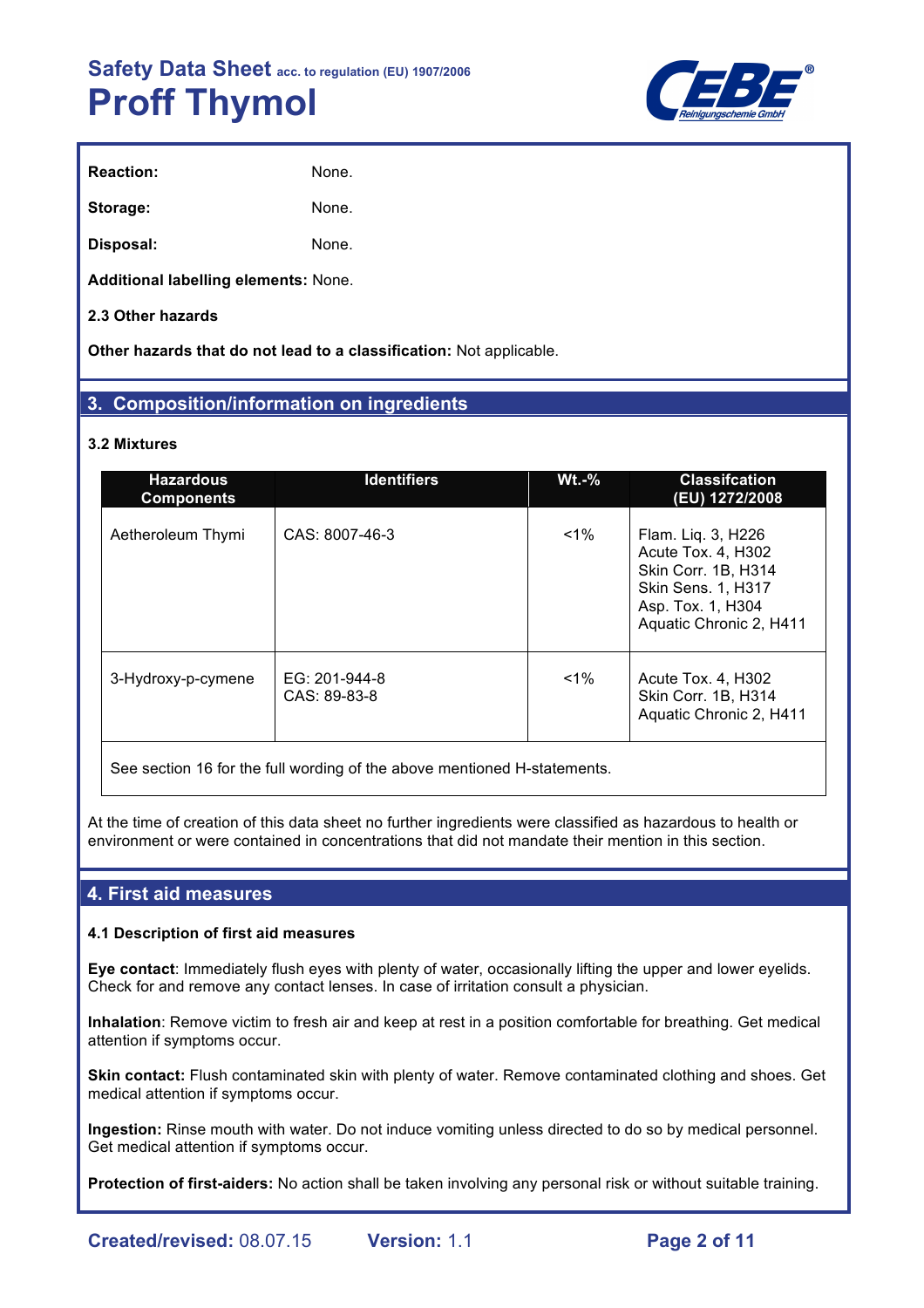

## **4.2 Most important symptoms and effects, both acute and delayed**

## **Potential acute health effects**

**Eye contact:** No known significant effects or critical hazards. **Inhalation:** No known significant effects or critical hazards. **Skin contact**: No known significant effects or critical hazards. **Ingestion:** No known significant effects or critical hazards.

#### **Signs / symptoms of overexposure Eye contact**: No specific data. **Inhalation**: No specific data. **Skin contact: No specific data. Ingestion:** No specific data.

**4.3 Indication of any immediate medical attention and special treatment needed**

**Indications for the physician:** Treat symptomatically. If larger amounts have been swallowed or inhaled consult specialist for poisoning.

**Special treatement:** No special treatment.

# **5. Fire fighting measures**

## **5.1 Extinguishing media**

**Suitable extinguishing media:** Use an extinguishing agent suitable for the surrounding fire.

**Unsuitable extinguishing media:** None known.

## **5.2 Special hazards arising from the substance or mixture**

**Hazards from the substance or mixture**: In a fire or if heated, a pressure increase will occur and the container may burst.

**Hazardous combustion products:** Decomposition products may include the following materials: carbon dioxide, carbon monoxide, oxides.

## **5.3 Advice for firefighters**

**Special precautions for fire- fighters:** In case of fire the scene cordon immediately removing all persons from the danger area. No action shall be taken involving any personal risk or without suitable training. Move containers from fire area if safe to do so. Spray fire-exposed containers with water to cool.

**Special protective equipment for firefighters:** Fire fighters should wear proper protective equipment.

# **6. Accidental release measures**

**6.1 Personal precautions, protective equipment and emergency procedures**

**For persons that are not emergency technicians:** No action shall be taken involving any personal risk or without suitable training. Evacuate surrounding areas. Keep unnecessary and unprotected personnel from entering. Do not touch or walk through spilled material. Avoid breathing vapor or mist. Ensure adequate ventilation. In case of insufficient ventilation wear suitable respiratory equipment. Put on appropriate personal protective equipment.

**For first aid personel in case of emergency:** If protective equipment/clothing is needed in case of accidental release, Section 8 should be consulted for appropriate and inappropriate materials. See section 8 for further information on hygiene measures.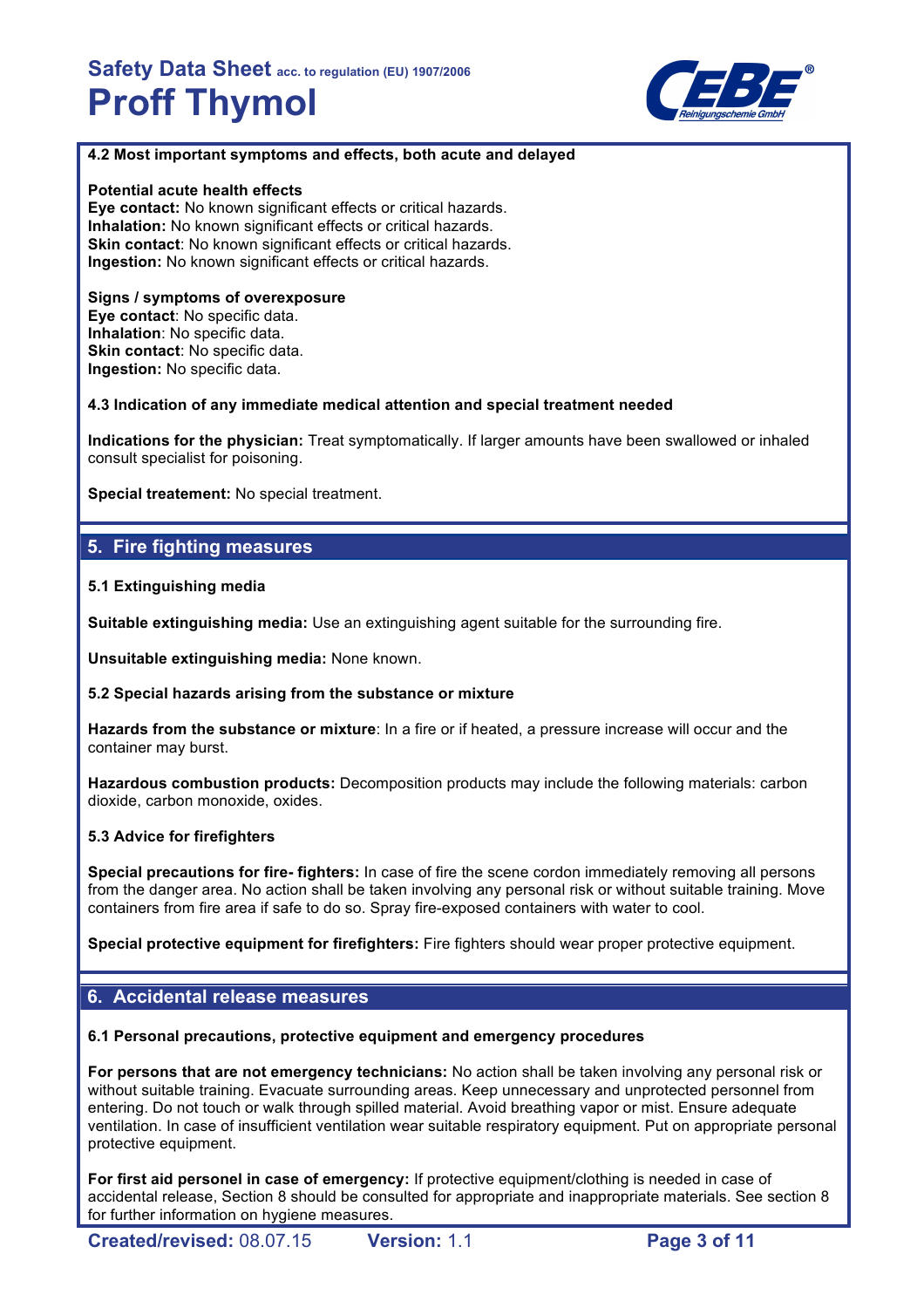

## **6.2 Environmental precautions**

Avoid the proliferation and dispersal of spilled material and contact with soil, waterways, drains and sewers. Inform the relevant authorities if the product has caused environmental pollution (sewers, waterways, soil or air).

## **6.3 Methods and materials for containment and cleaning up**

**Small amounts:** Dilute with plenty of water. Absorb with an inert material and place in an appropriate waste disposal.

**Large amounts:** avoid entry into sewers, water courses, basements, or confined areas.Collect spilt material using non-flammable absorption agent (eg. sand, earth, vermiculite or diatomaceous earth) and hand it in for disposal according to local regulations in an appropriate container (see section 13).

## **6.4 Reference to other sections**

See Section 1 for emergency contact information. See Section 8 for information on appropriate personal protective equipment. See Section 13 for additional waste treatment information.

# **7. Handling and storage**

The information in this section contains generic advice and guidance. The list of Identified Uses in Section 1 should be consulted for any exposure scenario or when exposure scenarios on the available applicationspecific information.

## **7.1 Precautions for safe handling**

**Protective measures:** Put on appropriate personal protective equipment (see Section 8).

**Advice on general occupational hygiene:** Eating, drinking and smoking should be prohibited in areas where this material is handled, stored and processed. After use or contact with the substance immediately wash hands and face especially before eating, drinking and smoking. Remove contaminated clothing and protective equipment before entering eating areas. See Section 8 for additional information on hygiene measures.

## **7.2 Conditions for safe storage, including any incompatibilities**

Store between the following temperatures: 0 to 40°C (32 to 104°F). Store in accordance with local regulations. Keep only in original container. Protect from direct sunlight. Store in a dry, cool and wellventilated area, away from incompatible materials (see section 10) and do not store with food and drink. Hold container tightly closed and sealed until ready to use. Containers that have been opened must be carefully resealed and kept upright to prevent leakage. Do not store in unlabelled containers. Use appropriate container to avoid environmental contamination.

## **7.3 Specific end use(s)**

**Recommendations:** No information available.

## **8. Exposure controls/personal protection**

The information in this section contains generic advice and guidance. The list of Identified Uses in Section 1 should be consulted for any exposure scenario or when exposure scenarios on the available applicationspecific information.

**8.1 Control parameters**

**Created/revised:** 08.07.15 **Version:** 1.1 **Page 4 of 11**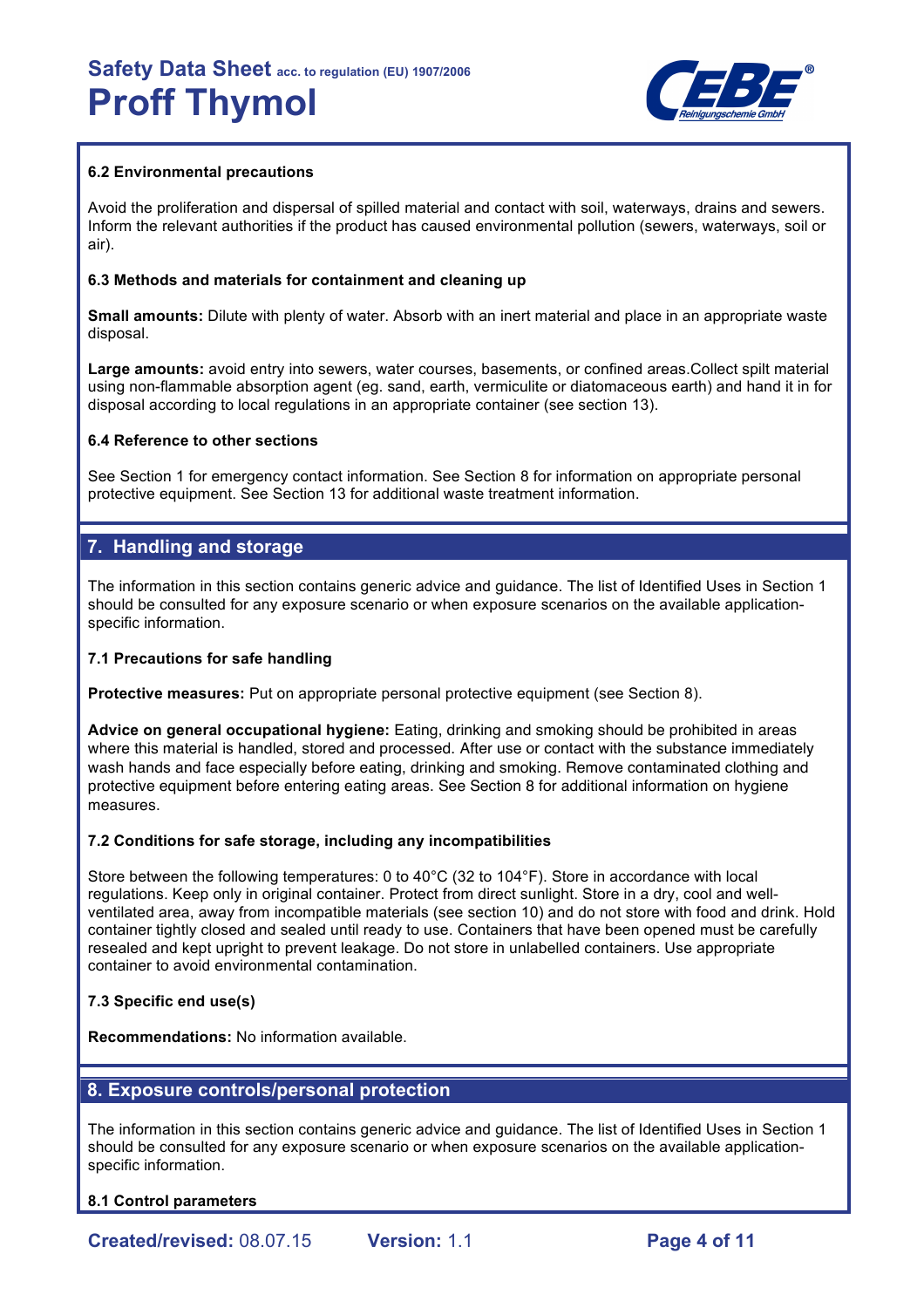

| Occupational exposure limit values |                             |  |  |  |
|------------------------------------|-----------------------------|--|--|--|
| <b>Name of substance</b>           | <b>Exposure limit value</b> |  |  |  |
|                                    |                             |  |  |  |

### **Recommended monitoring procedures**

If this product contains ingredients with exposure limits, monitoring procedures are personal, (related to workplace) or biological monitoring may be required to determine the effectiveness of the ventilation or other control measures and / or the necessity to use respiratory protective equipment. Reference should be made to European Standard EN 689 for methods for the assessment of exposure by inhalation to chemical agents and national guidance documents for methods for the determination of hazardous substances.

#### **Derived effect concentrations**

No Derived No Effect Levels (DNEL) – values available.

### **Predicted effect concentrations**

No Predicted No Effect Concentrations (PNEC) available.

### **8.2 Limitation and monitoring of exposure**

**Appropriate etechnical controls:** Use only with adequate ventilation. Process enclosures, local exhaust ventilation or other engineering controls be used to keep worker exposure to airborne contaminants below any recommended or statutory limits. The engineering controls also need to keep gas, vapor or dust concentrations below any lower explosive limits. Use explosion-proof ventilation equipment.

#### **Personal protective measures**

**Hygiene measures:** After handling chemical products and at the end of the working day as well as before eating, smoking and using the toilet thoroughly wash hands, forearms and face. Select appropriate techniques to remove potentially contaminated clothing. Wash contaminated clothing before reusing. Ensure that eyewash stations and safety showers are close to the work area.

**Eye protection / face protection (EN 166):** No special recommendations.

**Hand protection (EN 374):** No special recommendations.

**Skin protection (EN 14605):** Before handling this product the personal protective equipment should be selected on the basis of the task and the associated risks to be carried out and approved by a specialist.

**Other skin protection:** Appropriate footwear and any additional skin protection measures based on the task being performed and the risks involved and should be approved by a specialist.

**Respiratory protection (EN 143, 14387):** Under normal and intended conditions of product use no respirator is required. If workers are exposed to concentrations above the exposure limit, they must use appropriate, certified respirators.

**Thermal hazards:** Not applicable.

**Delimitation and monitoring of the environmental exposition:** Emissions from ventilation or work process equipment should be checked to ensure they comply with the requirements of environmental protection legislation. In some cases, fume scrubbers, filters or engineering modifications to the process equipment will be necessary to reduce emissions to acceptable levels.

## **9. Physical and chemical properties**

!**9.1 Information on basic physical and chemical properties**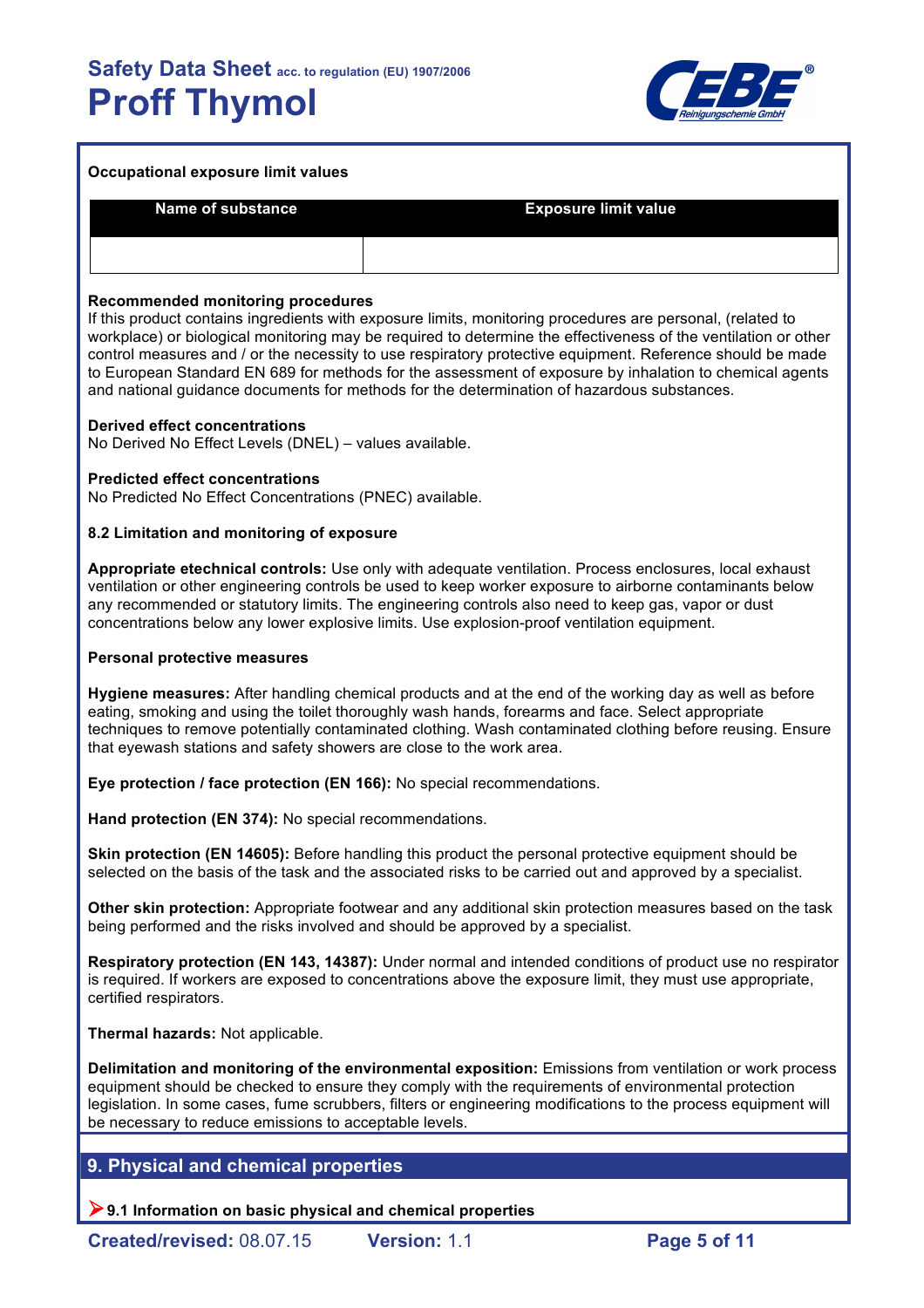

| a) | Appearance:                                                         | Form: liquid | <b>Color:</b> milky white                                                                                |
|----|---------------------------------------------------------------------|--------------|----------------------------------------------------------------------------------------------------------|
| b) | Odor: strong thyme-like                                             |              |                                                                                                          |
| c) |                                                                     |              | Odor threshold: Not determined for this mixture – not relevant to classification                         |
| d) | <b>pH:</b> $2.5 \pm 0.5$ at 20°C                                    |              |                                                                                                          |
| e) | Freezing/melting point: <0°C                                        |              |                                                                                                          |
| f) | Boiling point/boiling range: >60°C                                  |              |                                                                                                          |
| g) | Flash point: >60°C                                                  |              |                                                                                                          |
| h) |                                                                     |              | <b>Evaporation rate:</b> Not determined for this mixture – not relevant to classification                |
| i) | Flammability (solid, gas): Not applicable - product is liquid       |              |                                                                                                          |
| j) |                                                                     |              | Upper/lower explosion limit: Not determined for this mixture - not relevant to classification            |
| k) |                                                                     |              | Vapor pressure: Not determined for this mixture – not relevant to classification                         |
| I) | Relative vapor density: Not applicable - product is liquid          |              |                                                                                                          |
| m) | <b>Density:</b> $0.990 - 1.010$ g/cm <sup>3</sup>                   |              |                                                                                                          |
| n) | <b>Solubility</b> easily soluble in the following substances: water |              |                                                                                                          |
| o) |                                                                     |              | Partition coefficient: n-octanol/water: Not determined for this mixture - not relevant to classification |
| p) |                                                                     |              | Ignition temperature: Not determined for this mixture - not relevant to classification                   |
| q) |                                                                     |              | Thermal decomposition: Not determined for this mixture - not relevant to classification                  |
| r) | Viscositiy, dynamic: $>20$ mm <sup>2</sup> /s (40°C)                |              |                                                                                                          |
| s) |                                                                     |              | <b>Explosive properties:</b> Not determined for this mixture – not relevant to classification            |
| t) |                                                                     |              | Oxidizing properties: Not determined for this mixture – not relevant to classification                   |

## **9.2 Other information**

No further information available.

# **10. Stability and reactivity**

## **10.1 Reactivity**

For this product or its ingredients no specific test data related to reactivity are available.

## **10.2 Chemical stability**

The product is stable.

## **10.3 Possibility of hazardous reactions**

Dangerous reactions will not occur under normal storage conditions and under normal use.

# **10.4 Conditions to avoid**

No specific data.

#### **10.5 Incompatible materials**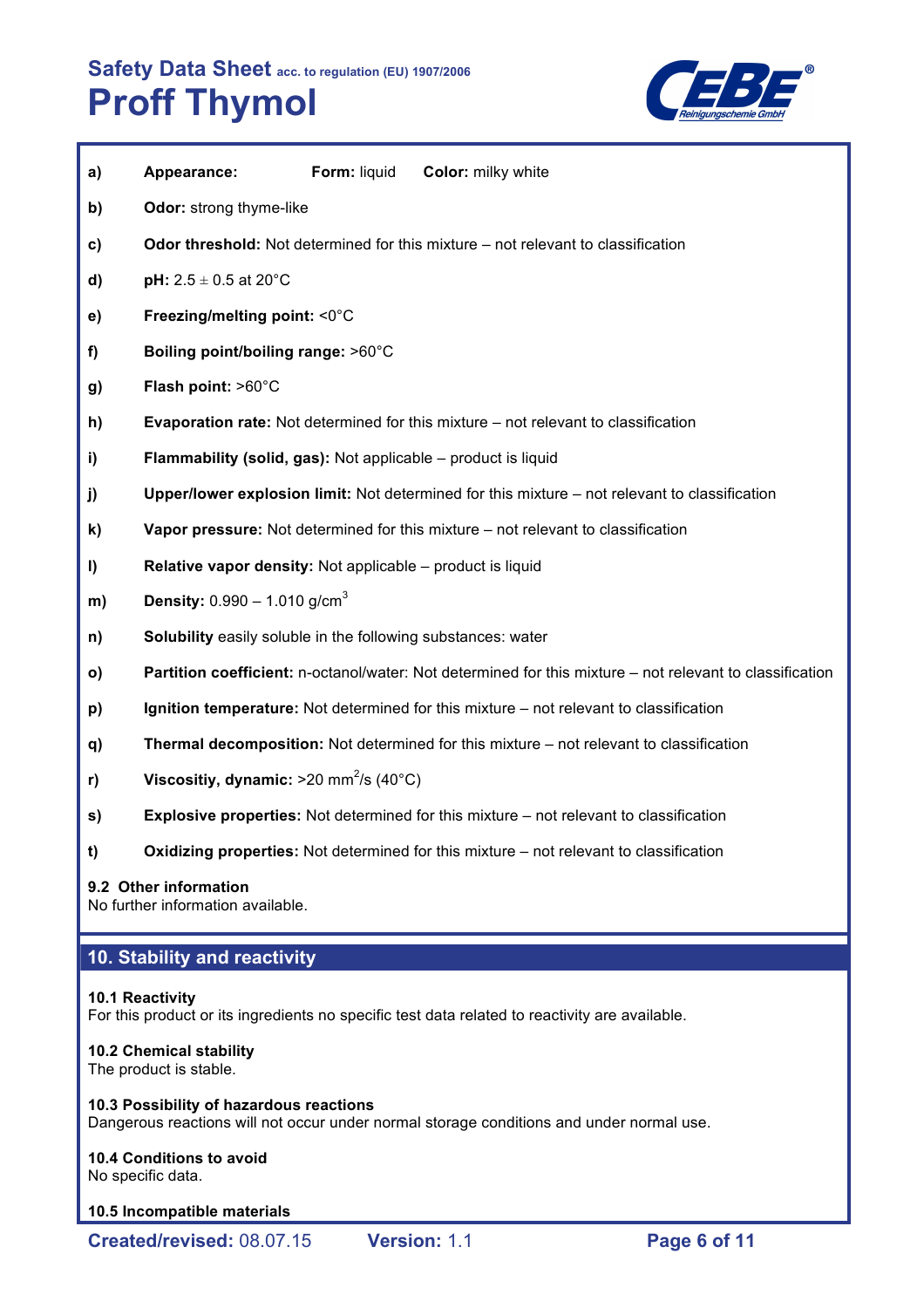

No specific data.

## **10.6 Hazardous decomposition products**

Under normal conditions of storage and use, hazardous decomposition products should not be produced.

# **11. Toxicological information**

## **11.1 Information on toxicological effects**

**a) acute toxicity:**

| Name of<br><b>Substance</b> | <b>Result</b>                      | <b>Species</b> | Dose                      | <b>Exposition</b> |
|-----------------------------|------------------------------------|----------------|---------------------------|-------------------|
| 3-Hydroxy-p-cymene          | $LD_{50}$ Oral<br>$LD_{50}$ Dermal |                | 980 mg/kg<br>>2,000 mg/kg | -<br>-            |

**Conclusion/Summary:** Not determined for this mixture.

## **b) Irritation to skin; c) Irritation to eyes; d) Sensitisation**

| Name of<br>Substance | Result |  | Species Points Exposition Observation |  |
|----------------------|--------|--|---------------------------------------|--|
|                      |        |  |                                       |  |

**Conclusion / Summary:** No known significant effects or critical hazards.

**e) Germ cell mutagenicity:**

**Conclusion / Summary:** No known significant effects or critical hazards.

**f) carcinogenicity:**

**Conclusion / Summary:** No known significant effects or critical hazards.

**g) reproductive toxicity:**

**Conclusion / Summary:** No known significant effects or critical hazards.

**h) specific target organ toxicity single exposure Conclusion / Summary:** No known significant effects or critical hazards.

**i) specific target organ toxicity after repeated exposure Conclusion / Summary:** No known significant effects or critical hazards.

## **j) Aspiration hazard**

**Conclusion / Summary:** No known significant effects or critical hazards.

**Teratogenicity Conclusion / Summary:** No known significant effects or critical hazards. **Information on the likely routes of exposure:** No known significant effects or critical hazards.

## **Potential acute health effects**

**Inhalation:** No known significant effects or critical hazards. **Ingestion:** No known significant effects or critical hazards. **Skin contact:** No known significant effects or critical hazards. **Eye contact:** No known significant effects or critical hazards.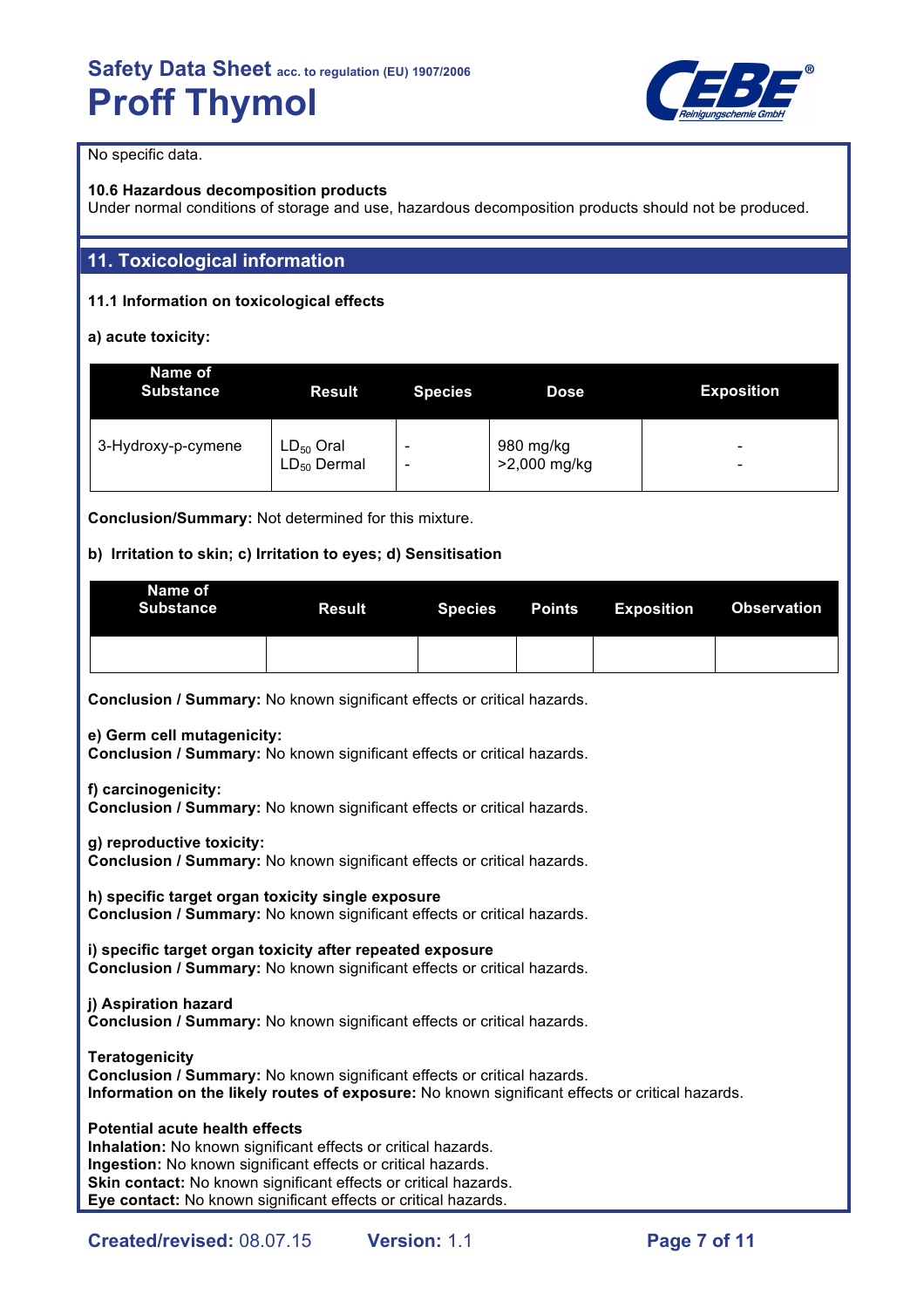

**Symptoms related to the physical, chemical and toxicological characteristics Inhalation:** No specific data. **Ingestion:** No specific data. **Skin contact:** No specific data. **Eye contact:** No specific data.

### **Delayed and immediate effects and also chronic effects from short and long term exposure**

**Short term exposure**

**Potential immediate effects:** Not determined for the mixture. **Potential delayed effects:** Not determined for the mixture.

**Long-term exposure**

**Potential immediate effects:** Not determined for the mixture. **Potential delayed effects:** Not determined for the mixture.

**Potential chronic health effects**

**Conclusion / Summary:** Not determined for the mixture.

**General:** No known significant effects or critical hazards. **Carcinogenicity:** No known significant effects or critical hazards. **Mutagenicity:** No known significant effects or critical hazards. **Teratogenicity:** No known significant effects or critical hazards. **Developmental effects:** No known significant effects or critical hazards. **Fertility effects:** No known significant effects or critical hazards.

**Other information:** Not determined for the preparation.

# **12. Ecological information**

## **12.1 Toxicity**

| Name of<br>substance | <b>Result</b> | <b>Species</b> | <b>Exposition</b> |
|----------------------|---------------|----------------|-------------------|
|                      |               |                |                   |

**Conclusion/Summary:** Not determined for this mixture.

## **12.2 Persistence and degradability**

**Conclusion/Summary:** Not determined for this mixture.

## **12.3 Bioaccumulative potential**

**Conclusion/Summary:** Not determined for this mixture.

## **12.4 Mobility in soil**

Partition coefficient ground/water (K<sub>oc</sub>): Not determined for this mixture. **Mobility:** Not determined for this mixture.

**12.5 Results of PBT and vPvB assessment PBT:** not applicable **vPvB:** not applicable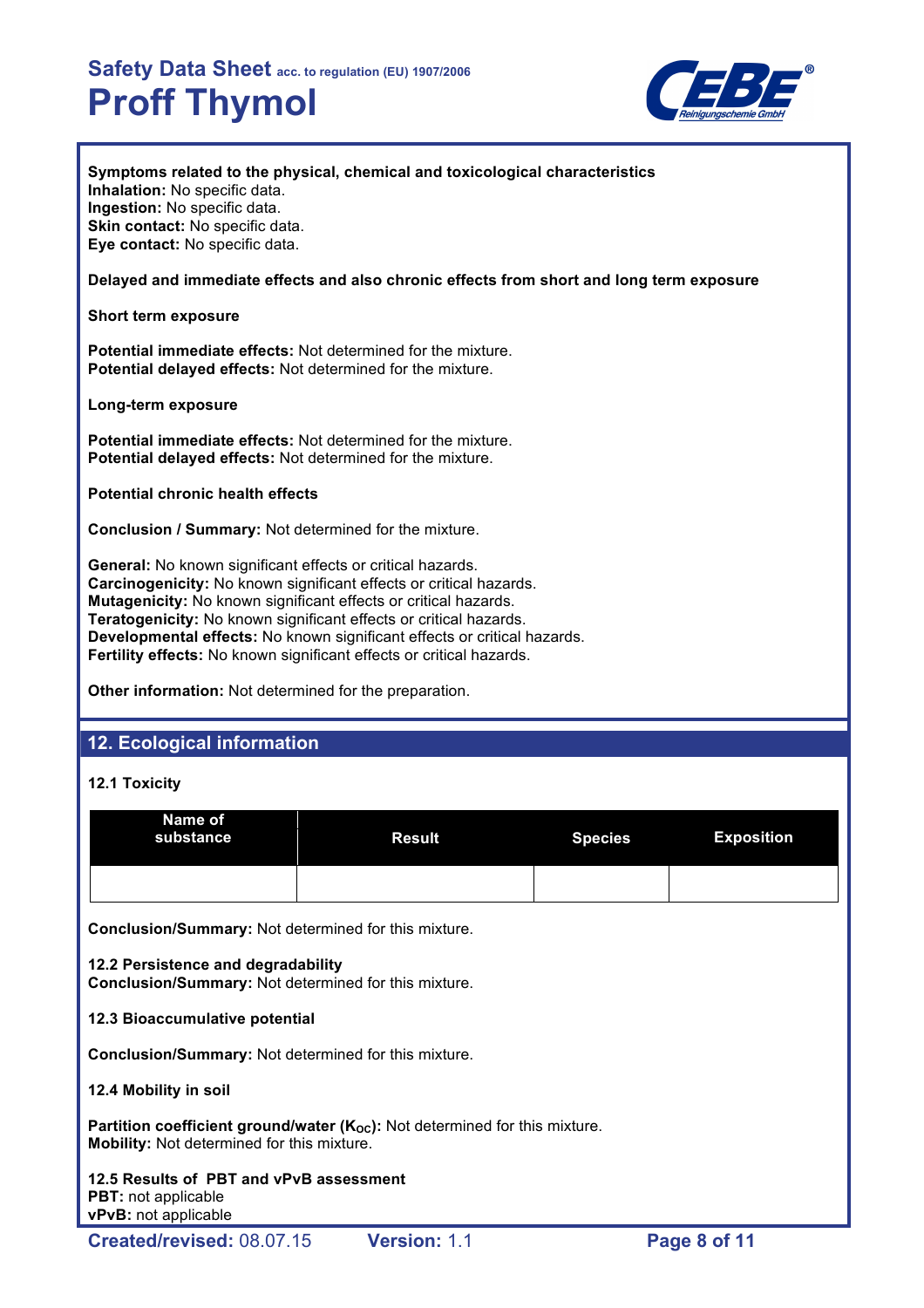

## **12.6 Other adverse effects**

No special effects or hazards known.

## **13. Disposal considerations**

The information in this section contains generic advice and guidance. The list of Identified Uses in Section 1 should be consulted for any exposure scenario or when exposure scenarios on the available applicationspecific information.

Waste disposal according to EC Directives on waste and hazardous waste. Waste codes should be assigned by the user, preferably in collaboration with the waste disposal authorities.

### **13.1 Waste treatment methods**

### **Product**

**Methods of disposal:** The generation of waste should be avoided or minimized wherever possible. Empty containers or liners may retain some product residues. Material and its container must be disposed of in a safe way. Significant quantities of waste product residue should not be disposed of via the foul sewer but processed in a suitable effluent treatment plant. Dispose of surplus and non-recyclable products via a licensed waste disposal contractor. Disposal of this product, solutions and any by-products should at all times comply with the environmental protection requirements and waste disposal legislation and the requirements of local authorities. Avoid the proliferation and dispersal of spilled material and contact with soil, waterways, drains and sewers.

**Hazardous waste:** According to the information available to the supplier at the time of creation/editing of this safety data sheet this product is not regulated as hazardious waste in the sense of EU regulation 2008/98/EC.

## **Packaging**

**Methods of disposal:** The generation of waste should be avoided or minimized wherever possible. Waste packaging should be recycled.

**Special precautions:** This material and its container must be disposed of in a safe way. Empty containers or liners may retain some product residues. Avoid the proliferation and dispersal of spilled material and contact with soil, waterways, drains and sewers.

## **14. Transport information**

|                                          | <b>ADR/RID</b>           | <b>ADR/ADNR</b> | <b>IMDG</b>    | <b>IATA</b>    |
|------------------------------------------|--------------------------|-----------------|----------------|----------------|
| 14.1 UN Number                           | Not regulated.           | Not regulated.  | Not regulated. | Not regulated. |
| 14.2 UN proper<br>shipping name          | $\overline{\phantom{0}}$ |                 | ۰              | ٠              |
| 14.3 Transport<br>hazard class(es)       |                          |                 |                |                |
| 14.4 Packing<br>group                    |                          |                 |                |                |
| 14.5<br>Environmental<br>hazards         | No.                      | No.             | No.            | No.            |
| 14.6 Special<br>precautions for<br>iuser | None.                    | None.           | None.          | None.          |

**14.7 Transport in bulk according to Annex II of MARPOL 73/78 and the IBC Code**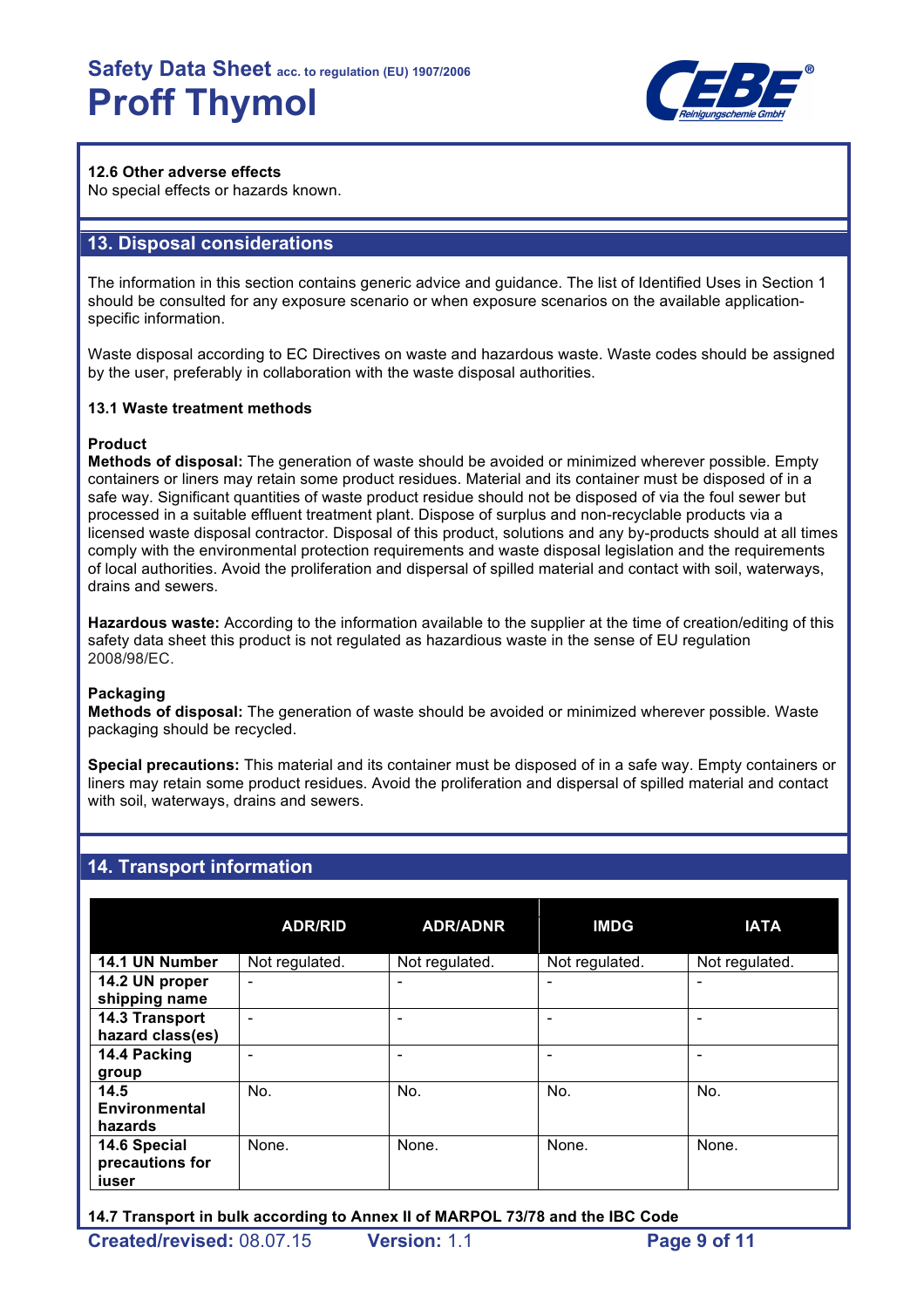

Not applicable.

**Multiplier according to ADR / RID 1.1.6.3:** Not applicable.

**Tunnel restriction code:** Not applicable.

## **15. Regulatory information**

**15.1 Safety, health, and environmental regulations/legislation specific for the substance/mixture**

**EC-Regulation Nr. 1907/2006 (REACh)**

**Appendix XIV - Index of substances that require permission Substances causing special concern:** None of the ingredients is listed.

**Appendix XVII – Restriction of the production, the distribution, and the use of specific hazardous substances, mixtures, ans products:** Not applicable.

**Other EU-Regulations Contents according to 648/2004 EC:** None.

**15.2 Chemical safety assessment** This product contains substances that still require substance assessments.

## **16. Other information**

 $\triangleright$  Marks the information that was changed since the last version.

## **Abbreviations and acronyms:**

ADN/ADNR = European agreement for the international transport of hazardous materials on inland waterways ADR = European agreement for the international transport of hazardous materials on roads ATE = Estimation acute toxicity BCF = Bio concentration factor CLP = Regulation concerning the classification, labeling, and packaging Verordnung über die Einstufung, Kennzeichnung und Verpackung [Regulation (EC) No. 1272/2008] CAS = Chemical Abstracts Services Number DNEL = Derived Non-Effect Level DPD = Mixture regulation [1999/45/EG] EC = Europaean Commission EG = EG-Nummer EUH-Satz = CLP-specific hazard phrase IATA = International Aviation Transport Association IBC = Intermediate Bulk Container IMDG = International Maritime Dangerous Goods Code LogPow = Logarithm base-10 of the n-octanol:water pertition coefficient MARPOL 73/78 = International agreement from 1973 for the prevention of marine pollution caused by ships in the version of the protocol from 1978. ("Marpol" = marine pollution) MAK = maximum workplace concentration PBT = Persistent, bioacuumulating, and toxic PNEC = Predicted No-Effect Concentration REACH = Regultion concerning the Registration, Evauation, Approval and Restriction of Chemical Substances [Regulation (EC) No. 1907/2006] RID = Regulation for the transport of hazardous goods by railway REACH # = REACH Registration number